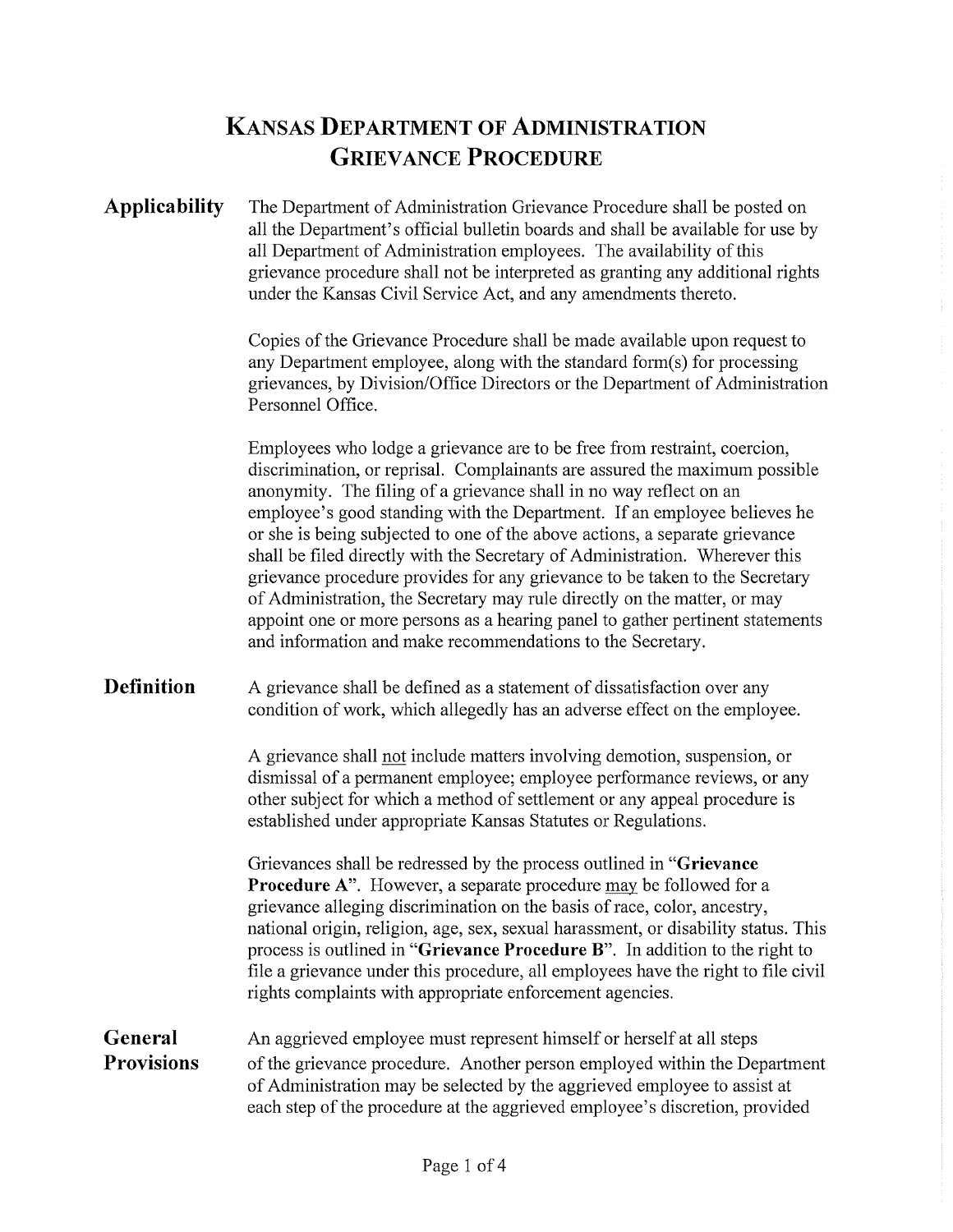that the selected employee agrees to assist. The grievant and the selected employee will be allowed to utilize work time to meet with the supervisor, director or other person designated to respond at the applicable step of the procedure so long as such absence does not create undue hardship upon completion of work in the employee's work unit.

Meetings held at each step of the Grievance Procedure shall, wherever possible, take place during regular working hours. When unusual circumstances require meetings outside regular working hours, they shall be mutually agreed upon in writing.

Failure of the Department of Administration to reply to the employee's grievance within the time limits specified, grants the employee the opportunity to take the grievance to the next step. If an employee fails to appeal from one step to the next within the time limits specified, the grievance shall be considered settled on the basis of the Department's last decision, and the grievance will not be subject to further appeal or consideration.

In the event an immediate supervisor or the supervisor's supervisor is not available to process a grievance, a designee shall be appointed to serve in his or her place.

At any step in the grievance procedure, if either party (the employee on the one hand, the immediate supervisor or supervisor's supervisor on the other hand) believes that an extension of the time limit for action is required, the party may request of the Division or Office Director an extension of the time limit.

Employees covered by an approved Memorandum of Agreement that includes a grievance procedure may elect if eligible, at the time the grievance is first filed, to be covered by either the Department or the Memorandum of Agreement procedure. This decision cannot be changed at a later time.

#### **Grievance Procedure A**  STEP **1:** Any employee of the Depatiment of Administration who believes that he or she has a grievance shall take up the matter orally with his or her immediate supervisor within five (5) working days of its occurrence. The immediate supervisor shall provide an opportunity for full discussion of the grievance with the aggrieved employee. The immediate supervisor shall then attempt to adjust the matter and shall respond orally to the employee within five (5) working days of the date on which the aggrieved employee first brought the grievance to his or her attention.

STEP 2: If the response of the immediate supervisor in STEP 1 is unsatisfactory to the employee and does not settle the issue, the aggrieved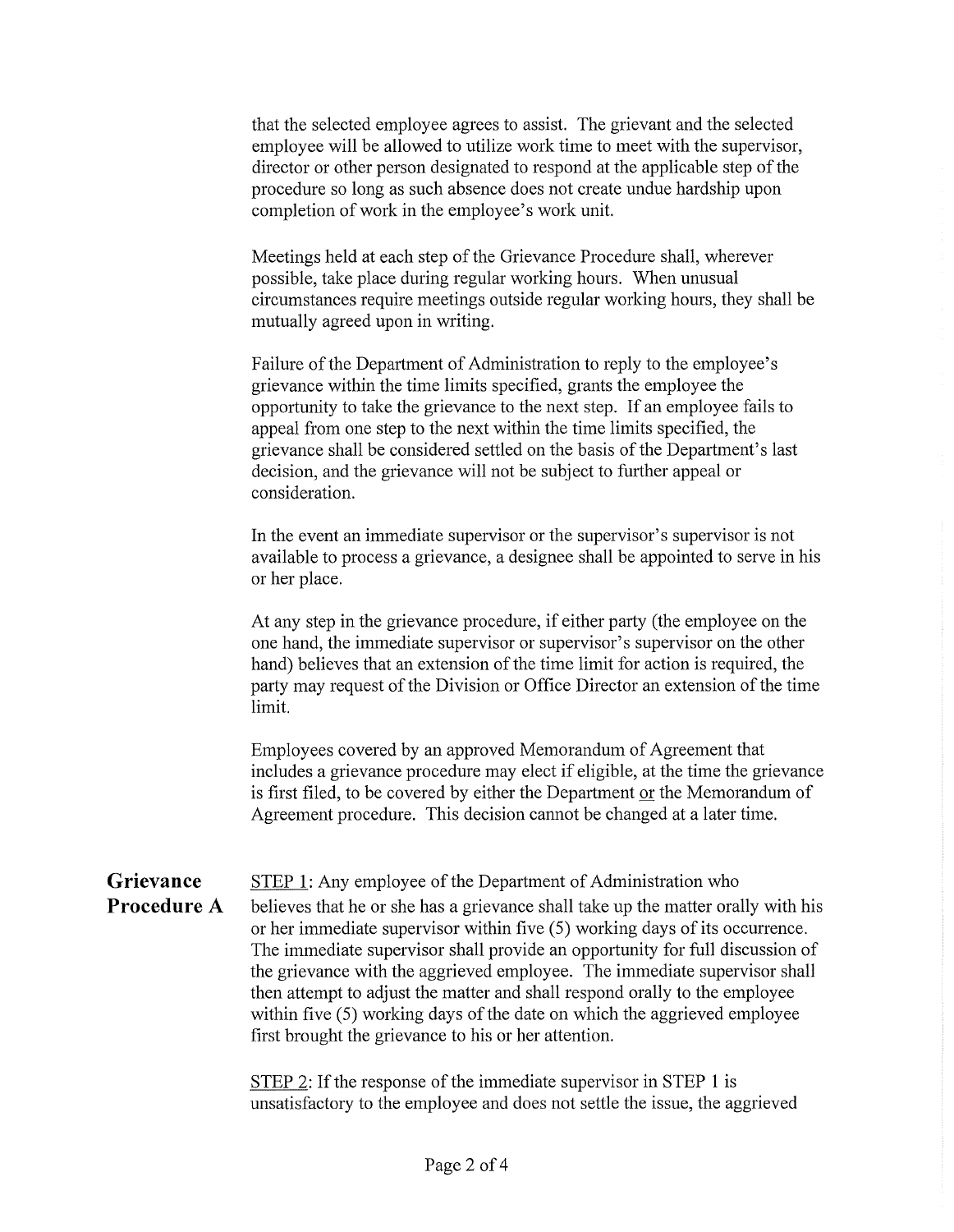employee may complete a standard grievance form furnished by the Division/Office Director's Office or the Department of Administration Personnel Office, and present the completed and signed form to his or her supervisor's supervisor within five (5) working days after the date on which the immediate supervisor's response was due. This higher-level supervisor shall provide opportunity for discussion and review, and shall respond in writing on the standard form within five (5) working days after receipt of the standard grievance form from the aggrieved employee.

Note: In situations involving a particular grievance where there is no STEP 2 supervisory level in the employee's Division or Office, the grievance procedure will proceed from STEP 1 to STEP 3. In such a case, the employee may appeal to the STEP 3 level within five (5) working days of the immediate supervisor's STEP 1 response.

STEP 3: If the response in STEP 2 is unsatisfactory to the employee and does not settle the issue, the aggrieved employee may appeal by sending the completed standard grievance form to the Director of the Division/Office within five (5) working days of the date the STEP 2 response was due. The Division/Office Director shall investigate the matter and shall then meet with the employee and whatever levels of the employee's supervision the Director deems appropriate. The Director shall use any means at his or her disposal to satisfactorily settle the grievance. The Director shall respond in writing on the standard grievance form within ten (10) working days of the date on which the Director received the grievance.

FINAL DECISION: Grievances which have not been resolved in STEP 3 may be appealed to the Secretary of Administration by sending the completed standard form within five (5) working days after the response of the Director.

The Secretary of Administration will take such actions as deemed necessary and decide the matter. This decision shall be transmitted in writing to the aggrieved employee, his or her immediate supervisor, and the Division/Office Director within ten (10) working days from the date the grievance was brought to the Secretary of Administration. This decision shall be final and not subject to further appeal unless further appeal is provided by Kansas Statute or Regulation. (This does not abridge rights to file complaints with appropriate civil rights enforcement agencies.)

**Grievance Procedure B**  STEP 1: Any employee of the Department of Administration who believes that he or she has a grievance involving discrimination on the basis of race, color, ancestry, national origin, religion, age, sex, sexual harassment, or disability status may take up the matter orally with the Human Resources Manager or Agency EEO Coordinator for the Department of Administration within five (5) working days of its occurrence. After providing an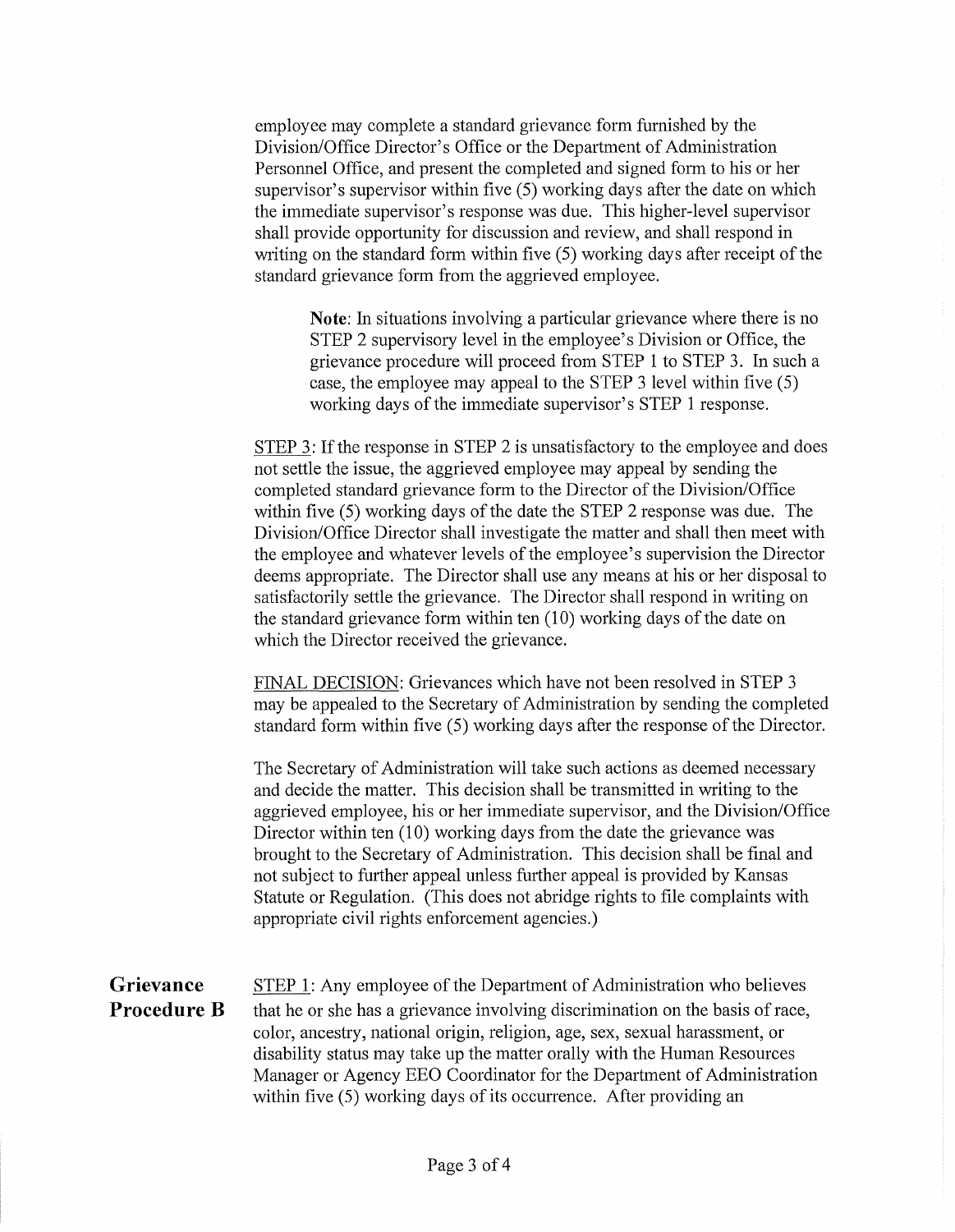opportunity for full discussion of the grievance, the Human Resources Manager or Agency EEO Coordinator shall then attempt to adjust the matter by working with the employee's Division or Office Director and shall respond orally with the employee within ten (10) working days of the date on which the aggrieved employee first brought the grievance forward.

FINAL DECISION: If the response of the Human Resources Manager or Agency EEO Coordinator in STEP 1 is unsatisfactory to the employee and does not settle the issue, the aggrieved employee may complete a Procedure B grievance form (available in the Department of Administration Personnel Office) and send the completed and signed form to the Secretary of Administration within five (5) working days after the response from the Human Resources Manager or Agency EEO Coordinator.

The Secretary of Administration will make a determination and take such actions as deemed necessary and decide the matter. This decision shall be transmitted in writing to the aggrieved employee, the Division or Office Director, and the Human Resources Manager within ten (10) working days after the date the grievance was received by the Secretary of Administration. This decision shall be final and not subject to further appeal unless further appeal is provided by Kansas Statute or Regulation. (This does not abridge rights to file complaints with appropriate civil rights enforcement agencies.)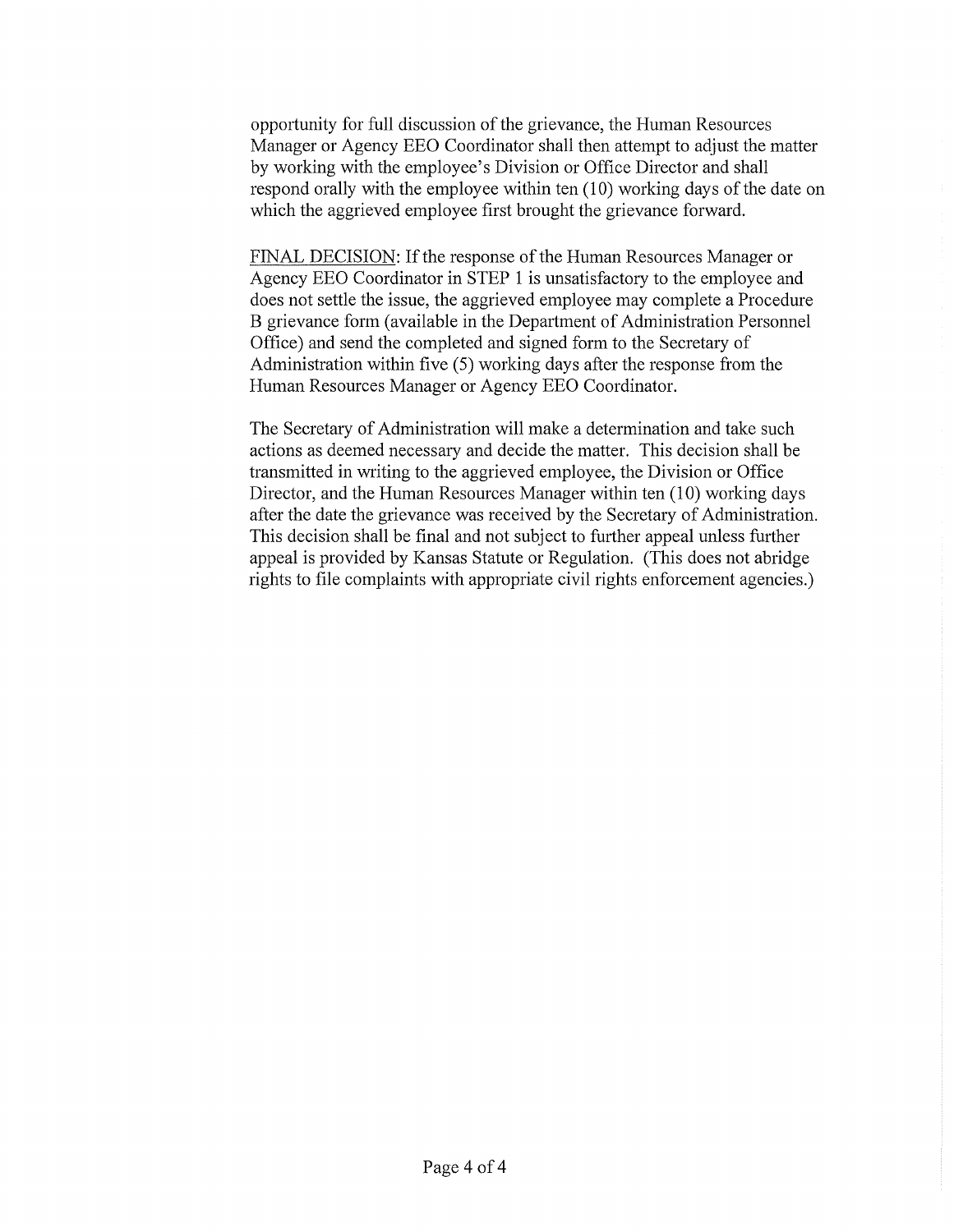## **KANSAS DEPARTMENT OF ADMINISTRATION**  GRIEVANCE **PROCESSES**